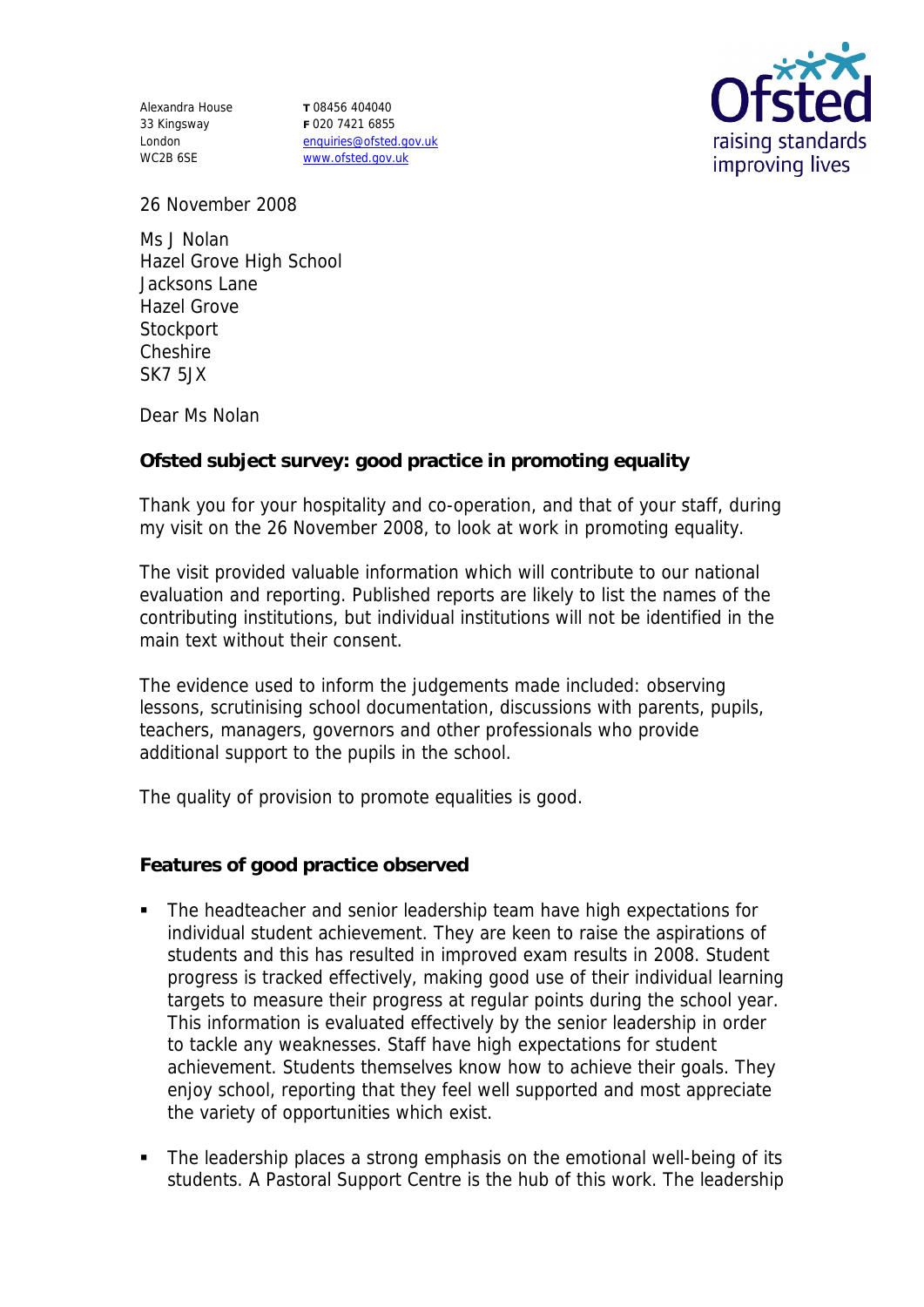of this centre is effective. Staff know the students well and make good use of this in planning programmes of intervention for individual students. Heads of Year attend lessons with students to monitor student behaviour and attitudes, liaise with teachers, parents and students and respond quickly to any concerns or issues which arise. They meet regularly in the centre to discuss the needs of students and they liaise exceptionally well with outside agencies, such as CAMHS, the Local Authority Behaviour Support Unit and the Mosaic drugs support unit to name but a few. This means that students are referred quickly to the appropriate professionals and intervention often becomes a preventative measure.

- Multi-agency support meetings are organised by the school to support students and families experiencing difficulties. A range of professionals attend these meetings and as a consequence, the support workers are able to dovetail their work to meet the needs of individuals, offering a bespoke service. The agencies say the school is pro-active in seeking appropriate advice and the students benefit from this open culture in which any issues can be tackled. Interagency work for those students with extreme mental health issues is good and although referrals are high, agencies say this is because the school is recognising the needs of its students.
- Students say they feel confident to visit the centre at any time, to deal with any issues they may have, either inside or outside school. They report that staff always listen carefully and help them to manage their problems. Students appreciate their Heads of Year attending lessons if they are finding relationships difficult. This keeps potential non-attenders in school. Parents like the communication between home and school, saying that staff are very approachable and helpful.
- The care, guidance and support for vulnerable students is good. Students who are at risk of underachieving are identified early as part of the schools' thorough assessment procedures and school is now developing its curriculum for these students. Good liaison between the Heads of Year and form tutors ensures that the needs of vulnerable students are given a high priority. Regular checks are made on their wellbeing and ICT is used effectively by the senior leadership to monitor student attitudes. Students are given ample opportunities in school to complete homework and coursework. Good support arrangements exist at lunchtime, and students report they feel happy and secure. Procedures to safeguard the health and safety and well-being of vulnerable students are well established. Additional support is provided for students from the poorest families, such as providing residential visits and computer access.
- Transition arrangements are good. A learning mentor, who shares her time between the feeder primary schools and Hazel Grove, collects valuable information on the new students. This is used effectively to ensure students are given the appropriate level of challenge in their lessons and to ensure that any social and emotional difficulties recognised in the student's primary schools are taken into account by teaching staff.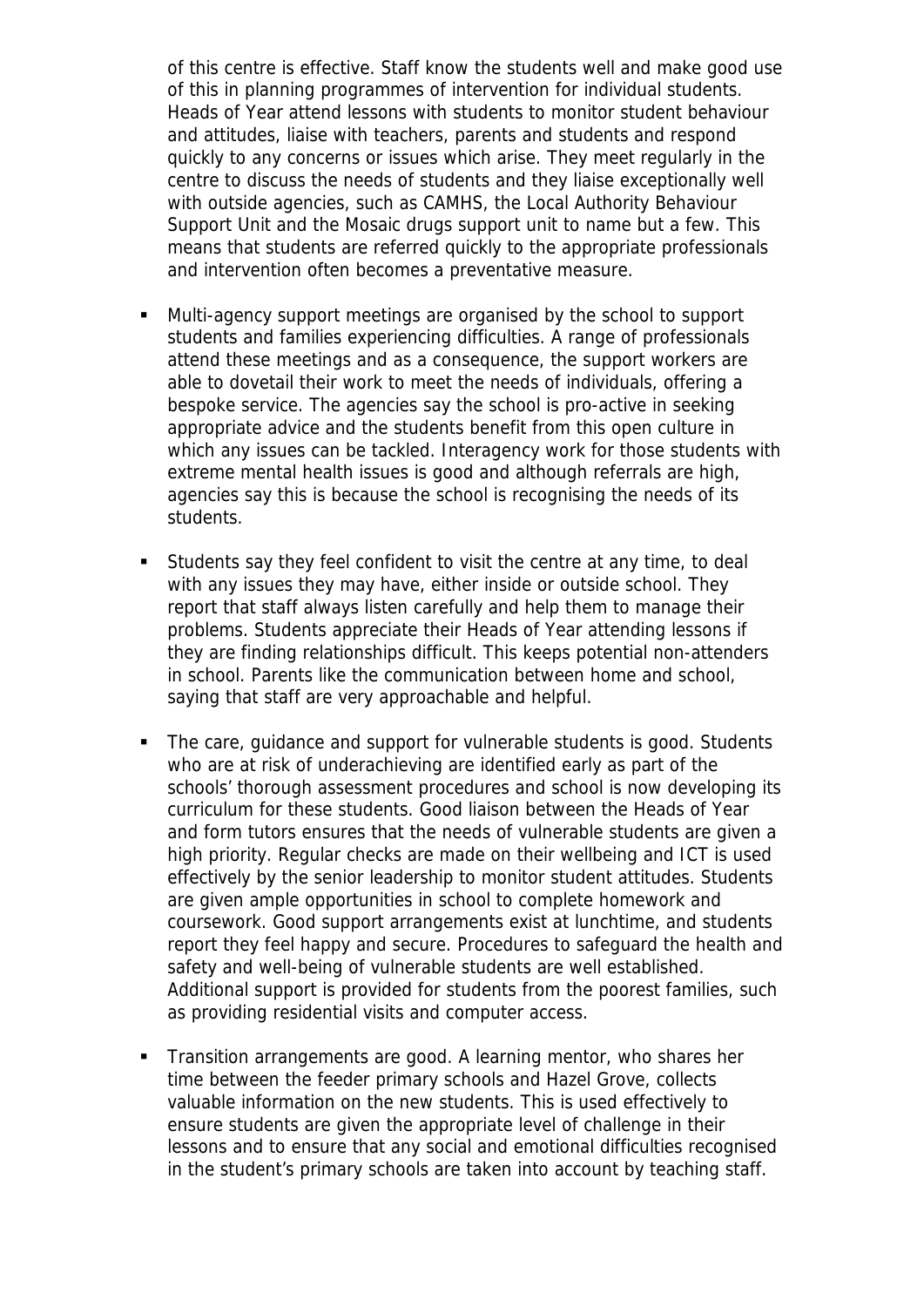Parents say the transition between primary school and Hazel Grove is very good, especially for those students who have learning difficulties and/or disabilities.

- **Provision for equality of opportunity is good. The small percentage of** students from minority ethnic groups say they feel included in the school community. Their achievement is good. The school ensures that all students are given the opportunity to take part in all school activities, especially residential visits. Positive action is taken to re-motivate students who are disengaged from learning. For example, a recent residential visit by Y11 girls, who are at risk of underachieving, to an outdoor pursuits centre has improved their attendance and attitude. This is enabling them to achieve better results in their academic work. No student is excluded from taking part in visits for financial reasons.
- All students now take qualifications at the end of Year 11 and the increase in options at the end of Year 9, which include work based learning and young apprenticeships is leading to improvements in achievement. Parents are invited to attend option evenings to discuss the different options available to their children. The school works hard to ensure good attendance at these meetings, particularly for the parents of vulnerable students. It makes good use of text messaging and phone calls, to ensure that all parents are aware of their significance in preparing their child for the next stage in their lives. No students left the school as NEETS in 2008.
- The school has a Learning Resource for students with learning difficulties. This is an additionally funded resource base provided for 15 students who live in the Metropolitan Borough of Stockport. Students who attend this resource have a range of difficulties, which include Autistic Spectrum Disorder, Cerebral Palsy, Downs Syndrome and severe complex learning difficulties. The inclusion of these pupils into the main part of the school is good. Some students attend lessons in the main school as well as in the Resource. They make good progress, overall. Parents say their children enjoy school and they appreciate the care and support provided by the school. They particularly like the open door policy, where they are able to contact the school if they have any concerns and are kept well informed by staff about any issues which occur during the school day. The inclusion of these students in the main part of the school enables students to work together to develop respect, tolerance and understanding.

**Areas for development**

- Make better use of target setting, particularly for students with severe learning difficulties and/or disabilities, in order that all students can achieve their potential.
- Ensure that all staff make effective use of the information available to them with regard to students individual learning needs to ensure that teaching and learning matches the high quality of the best lessons.